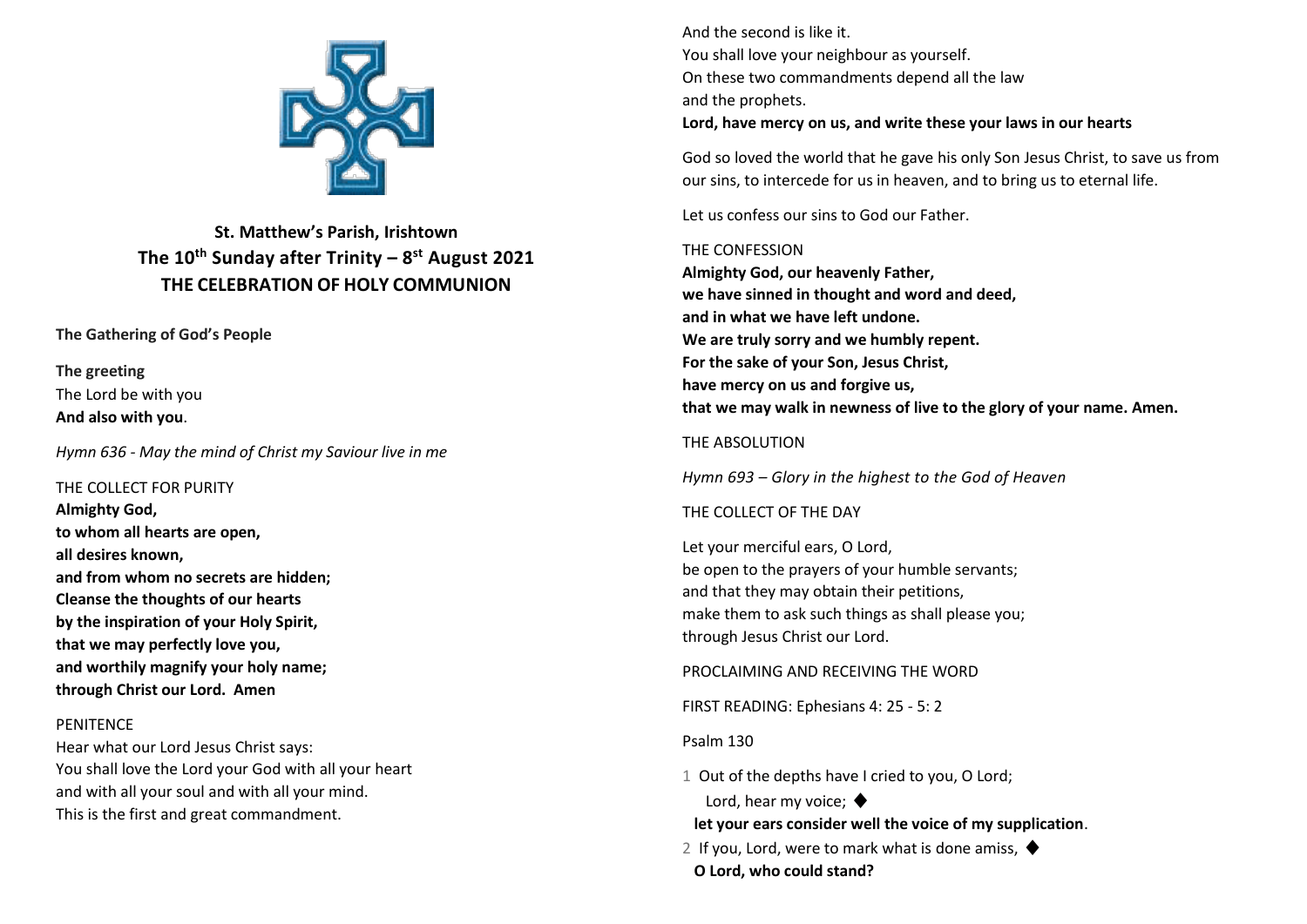3 But there is forgiveness with you,  $\blacklozenge$ **so that you shall be feared.**

4 I wait for the Lord; my soul waits for him:  $\blacklozenge$ **in his word is my hope.**

5 My soul waits for the Lord, more than the night watch for the morning,  $\blacklozenge$  **more than the night watch for the morning.**

6 O Israel, wait for the Lord,  $\blacklozenge$ **for with the Lord there is mercy**;

7 With him is plenteous redemption  $\blacklozenge$ **and he shall redeem Israel from all their sins**.

### THE GOSPEL READING

Hear the Gospel of our Saviour Christ, according to John Chapter 6 beginning at verse 35 **Glory to you, Lord Jesus Christ.**

After the Gospel: This is the Gospel of the Lord. **Praise to you, Lord Jesus Christ.**

THE SERMON

# THE NICENE CREED

**We believe in one God, the Father, the Almighty, maker of heaven and earth, of all that is, seen and unseen. We believe in one Lord, Jesus Christ, the only Son of God, eternally begotten of the Father, God from God, Light from Light, true God from true God, begotten, not made, of one Being with the Father. Through him all things were made. For us and for our salvation he came down from heaven, was incarnate by the Holy Spirit of the Virgin Mary, and was made man.**

**For our sake he was crucified under Pontius Pilate; he suffered death and was buried. On the third day he rose again in accordance with the Scriptures; he ascended into heaven and is seated at the right hand of the Father. He will come again in glory to judge the living and the dead, and his kingdom will have no end.**

**We believe in the Holy Spirit, the Lord, the giver of life, who proceeds from the Father and the Son, who with the Father and the Son is worshipped and glorified, who has spoken through the prophets. We believe in one holy catholic and apostolic Church. We acknowledge one baptism for the forgiveness of sins. We look for the resurrection of the dead, and the life of the world to come. Amen.**

PRAYERS OF THE PEOPLE Lord, in your mercy **Hear our prayer.**

At the conclusion of the prayers we say together: **Merciful Father, accept these our prayers for the sake of your Son, our Saviour Jesus Christ. Amen.**

THE PEACE Christ is our peace. He has reconciled us to God in one body by the cross. We meet in his name and share his peace.

The peace of the Lord be always with you **and also with you.**

CELEBRATING AT THE LORD'S TABLE Wise and gracious God, You spread a table before us: Nourish your people with the word of life, And the bread of heaven. **Amen**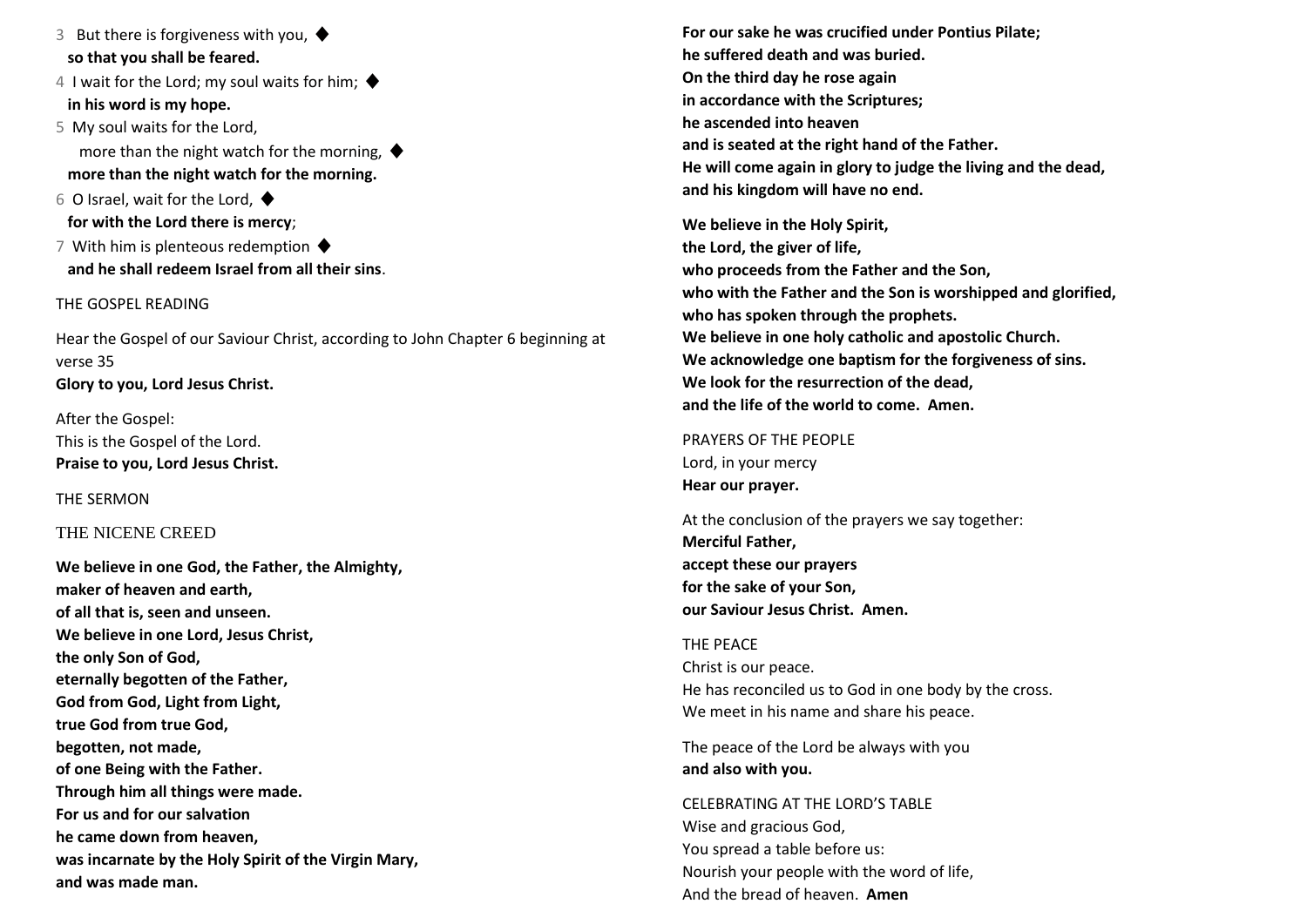#### THE TAKING OF THE BREAD AND WINE

Christ our Passover has been sacrificed for us **Therefore let us celebrate the feast.**

THE GREAT THANKSGIVING

The Lord is here. **His Spirit is with us.**

Lift up your hearts **We lift them to the Lord.**

Let us give thanks to the Lord our God. **It is right to give our thanks and praise.**

…. in Christ you shared our life that we might live in him and he in us.

**He opened wide his arms upon the cross and, with love stronger than death, he made the perfect sacrifice for sin.**

…..Take, eat: this is my body which is given for you: do this in remembrance of me. **Lord Jesus, we bless you: You are the bread of life**.

**…**which is shed for you and for many for the forgiveness of sins; do this in remembrance of me. **Lord Jesus, we bless you: You are the true vine**.

Praise to you Lord Jesus Christ: **dying, you destroyed our death, rising, you restored our life; Lord Jesus, come in glory.**

…..may this bread and wine be to us the body and blood of our Saviour Jesus Christ. **As we eat and drink these holy gifts make us, who know our need of grace, one in Christ, our risen Lord**.

…. for ever praising you and saying**: Holy, Holy, Holy Lord, God of power and might. Heaven and earth are full of your glory. Hosanna in the highest.**

Thanks be to you our God, for your gift beyond words. **Amen. Amen. Amen.**

THE LORD'S PRAYER

THE BREAKING OF THE BREAD

The bread which we break is a sharing in the body of Christ. **We being many are one body, for we all share in the one bread.**

#### THE COMMUNION

The gifts of God for the people of God. **Jesus Christ is holy, Jesus Christ is Lord, To the glory of God the Father**.

THE GREAT SILENCE

GOING OUT AS GOD'S PEOPLE

PRAYER AFTER COMMUNION

O God,

as we are strengthened by these holy mysteries, so may our lives be a continual offering, holy and acceptable in your sight; through Jesus Christ our Lord.

**Strengthen for service, Lord, the hands that holy things have taken; may the ears which have heard your word be deaf to clamour and dispute; may the tongues which have sung your praise be free from deceit;**